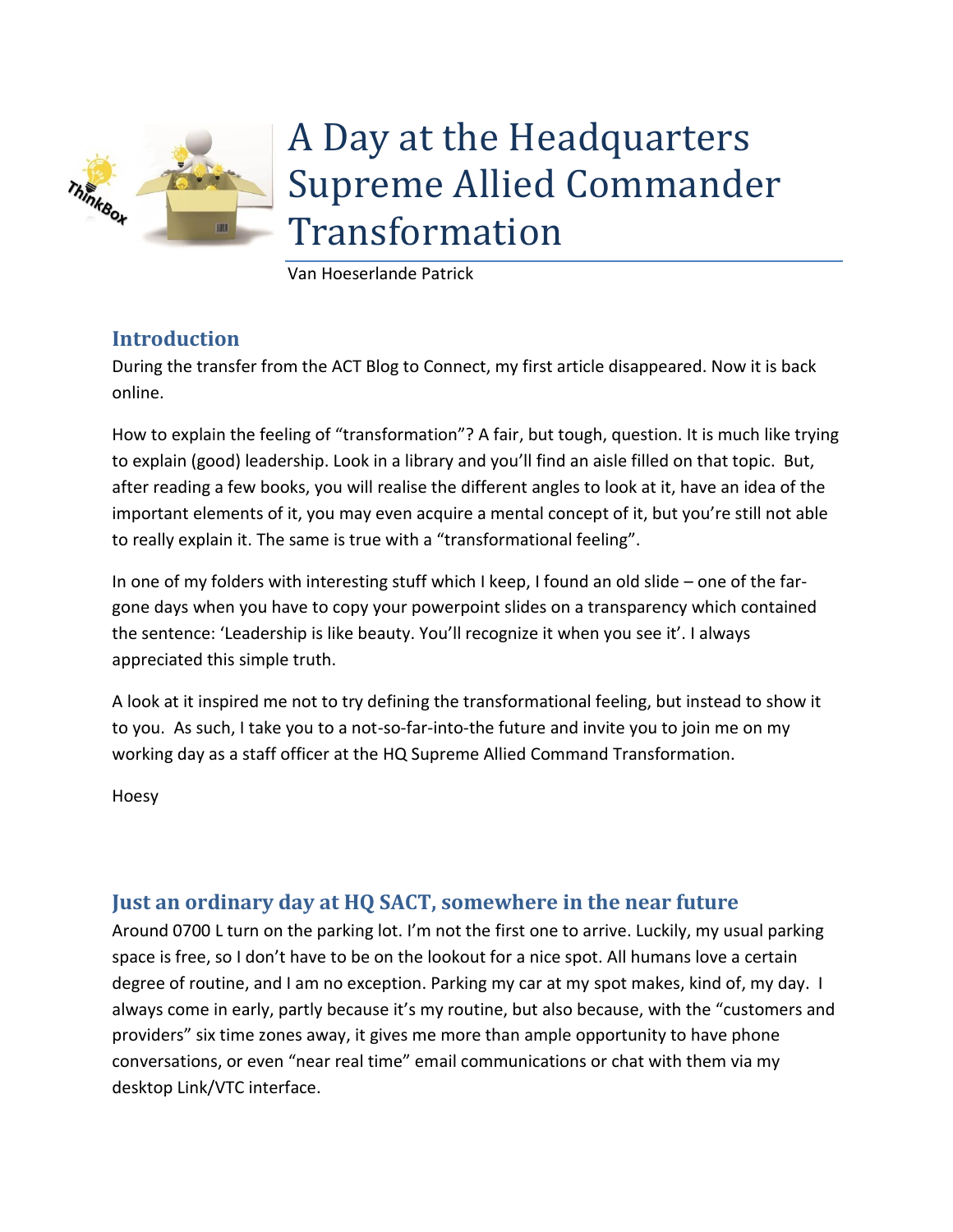That comfortable feeling of routineness partly disappears when I step in the main hall of the HQ. As our vision indicates, we are 'NATO's leading agent for change, driving, facilitating, and advocating continuous improvement […]' and that comes with continuously questioning routine. The search for improvement is always present, never finished. The moment something is marked as a 'fait accompli', it is ripe to be questioned. 'Is there a better way? Is there a way that is more efficient, effective and affordable?'' are the main questions on everybody's mind. There is no way around this if we want to "lead NATO's military transformation" and stay ahead of it.

It seems quite natural today, but a few years ago it was not. This HQ had lost it edge. Instead of leading the change, it had dropped back to the rear of the transformation movement and was almost entirely reactive. Some even thought that transformation was finished – we even removed the slogan from the main hall. Completed. It reminds me of the story when the US commissioner of the patent office made the statement that the Patent Office should be closed because "everything that can be invented has been invented" (Duell, 1899).

The result was that this HQ felt like an HQ without troops on the ground looking for arguments to justify its existence. It had no external focus and internal alignment, so all the competences and motivation of its members were wasted. A three year tour in Norfolk meant a nice collection of memories and adventures, outside work as well as an improved golf score.

Not anymore. Today, this place is buzzing like a beehive in full Summer. Here you learn the true nature and power of transformation; an experience you'll never forget; a competence that will never leave you. Work of a staff officer as you knew it, is history. How? I guess that's why you follow me on this trip.

As I swipe my card, I gain access to my work floor. It's a bit strange to use the word 'my' because, from time to time, I'm working at another desk. I have an assigned cubicle, a word dated from a few years ago when people really were cornered in cubicles. Like all human beings, officers like a familiar place they can call their own – you know, somewhere you can hang some pictures of the family, leave in a state of chaos, etc. - But that is not the place I always work. From time to time we have to work in the area of another division or branch. You still do your assigned work, but you simply sit amongst the 'others'. This creates opportunities to learn to understand the other branches and their issues. On other occasions, your desk sits where your project is. This improves the informal discussions amongst the members of a project in the initial phase. These temporary 'other branch' periods enhance better understanding and increase mutual knowledge. It's about collaboration and understanding.

But today I'm working from 'my' desk. The daily routine, yes there is still a routine, is made up by starting the desktops and connecting to the two networks. There is a project to make a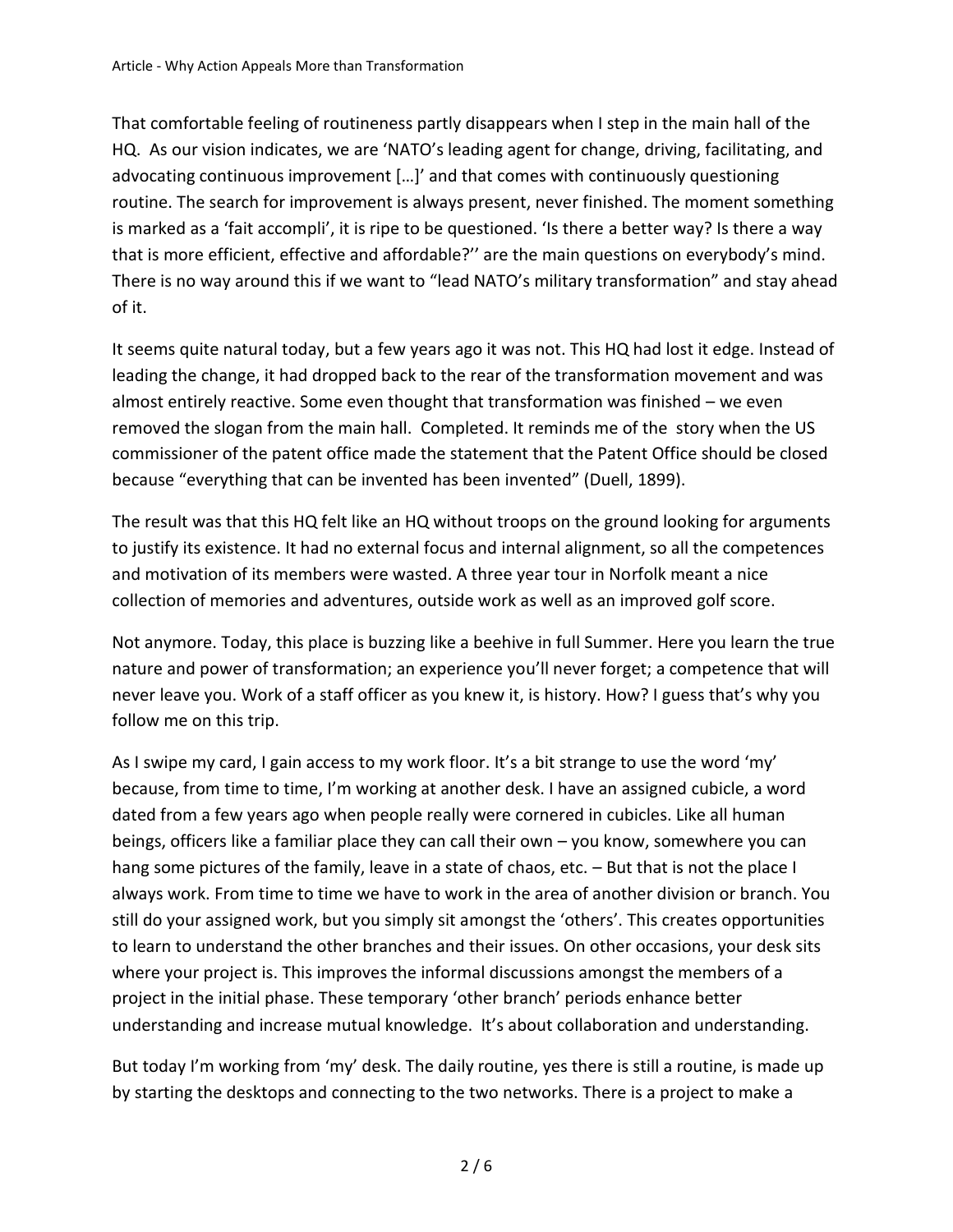virtual unique network, but due to security regulations it is not implemented yet. While the systems are starting up, I pour a cup of coffee. On the wall are hanging some of the problems JFT is currently working on. Under the problems people wrote some suggestions to solve them. I cannot resist the urge to write a reply to an interesting idea. Since the Smart Board system automatically saves this work once an hour and captures it onto the JFT shared solutions page, maybe this will lead to something workable?

Back at the desk. My colleague from DCOS SPP just arrived at his temporary one. Yesterday, we were discussing the commonalities and differences between defence planning and training. Some interesting leads came out of that one. My e-mail inbox warns me of some deadlines I have to keep an eye on. After I decide the project I'll work on, I delete the other taskings. They will pop up later, no worry about that. Deleting is not forgetting.

A meeting reminder about a video conference pops up. I log into the Link system and activate my webcam. I am observing a Logistics Committee meeting so I can better understand the requirements. After an hour, the meeting ends and I review my notes about the meeting which I typed while the meeting unfolded. The topic just got a little clearer as I listened to senior logistics officials' concerns.

I check the e-mails. Europe is not calling 'urgent' so I have time to take care of the rest before focusing on my project of the day. While we're in transformation, as always, there is still a lot of ordinary staff work to do. Good ideas still require staff work and lots of 'selling' before they become reality. But, at least we're now pushing the best ones, and not that first good one.

A sound warns me of an incoming e-mail. This mail indicates that somebody changed my information page on Global Programming. Yes, everybody has the duty to adapt information in our knowledge base if they believe it necessary. This was just an internal application of Wikipedia, but it helped greatly by facilitating the exchange of knowledge in the HQ. I have a quick look at the introduced changes. It's mainly an update from a meeting on concept development. My contributor picked up some elements on education and added that to my page. Great! But there she's got it a bit mixed up. Time to see her.

Most of our work may be done on the network – I could correct her on my page – but meeting people is still all important aspect in this HQ. I take my smartphone. The HQ App will guide to the right cubicle. The temporary desks made finding people a bit harder, discovering their normal cubicle was a challenge on itself, but with this App, it's a child's play. The face-to-face solves the misunderstanding. I thank her for the contribution, because feedback may not scare people from contributing.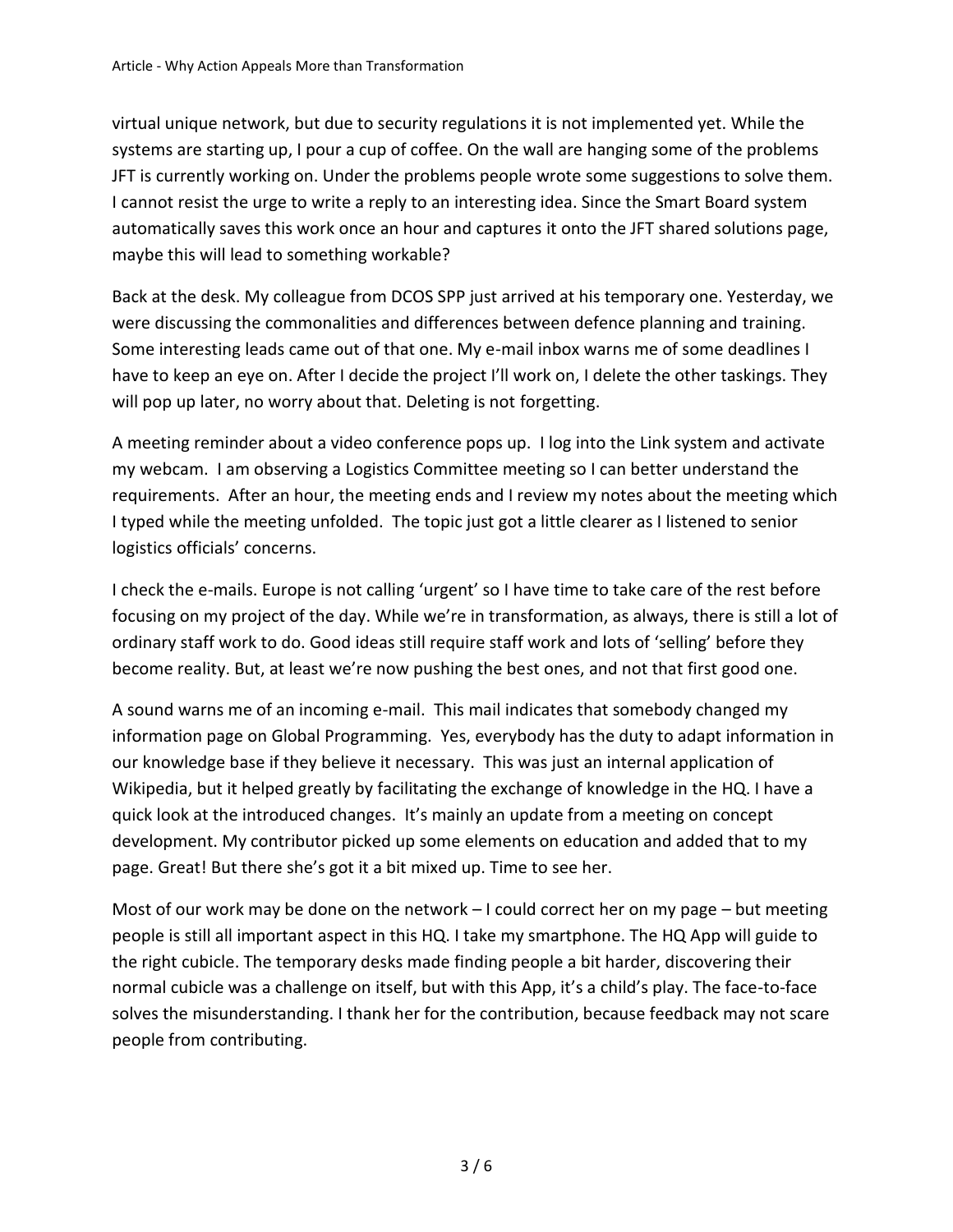Back on my project of the day. My correspondent refers to a directive that is unknown to me. A quick check confirms that the directive is still valid. Gone are the days were a simple question like 'Is this directive still valid?' meant going on a quest for the answer. The paragraph used as a reference seems outdated. I add a comment in the directive, so that this will be considered in the next revision.

A pop-up warns me of the upcoming open meetings at 10. Everybody is invited at open meetings. What is 'open meetings', you ask? It is a kind a chaotic order. In the centre of the room, there is coffee and water. You take one and meet there, but the main purpose is that you go into one of the little meeting rooms and participate in the discussion. Before you enter you have to read the topic of that meeting. It's only a few sentences long and you don't have to be an SME, on the contrary. Once inside you have to actively participate. If not, you leave the room and go to another discussion room. Of course you may return if you wish to do so, but only to participate. This is the only rule: come in and participate. The whole set-up lasts an hour.

I have one hour left before lunch. I could use some help from an Intel SME. Not necessarily someone from the Intel Branch in the HQ, no, an Intel expert wherever he or she is working. A look in the database – this database with the names and there competences is inspired on the skills app from LinkedIn – gives me 3 names. I think about inviting one of them for a person-toperson video call. Yes, we make video calls with our PC. We use the VTC system only for big group meetings. I decide not to call, a mail will do the job as this info is not urgent.

Lunchtime. I take my lunchbox downstairs to the mess hall. Today there is a learning session on scenario development. 30 minutes on the 'what' and the 'how'. After the theoretical introduction, every table has to discuss possible applications. These sessions are fun because the applications are not directly for the HQ, but for the situation you get from the session leader. It keeps your mind open.

Back to work. It's strange that I reserve the term "work" for all the dull, yet necessary, but nevertheless dull, staff work. All the rest is fun. I upload my product into the Tasker Tracker. Yes, that system still exists, but it now tracks a task from the very beginning, from its genesis. Rather than it being the old "reactive" system it was, it is now a much more "proactive" way of doing collaborative work. We don't see it as a burden anymore because it helps us to keep track of our projects while supporting the decision making. Today, I'm initiating a thought project. I add the contributors that I think I need, they will help me find more linkages.

Bling, an e-mail drops in my box telling me that an idea of mine survived today's Murder Board session. The murder board is group of peers that scrutinizes all ideas and sums up the pros, cons and promising elements. In the end, it advises to kill it, keep it for further improvement or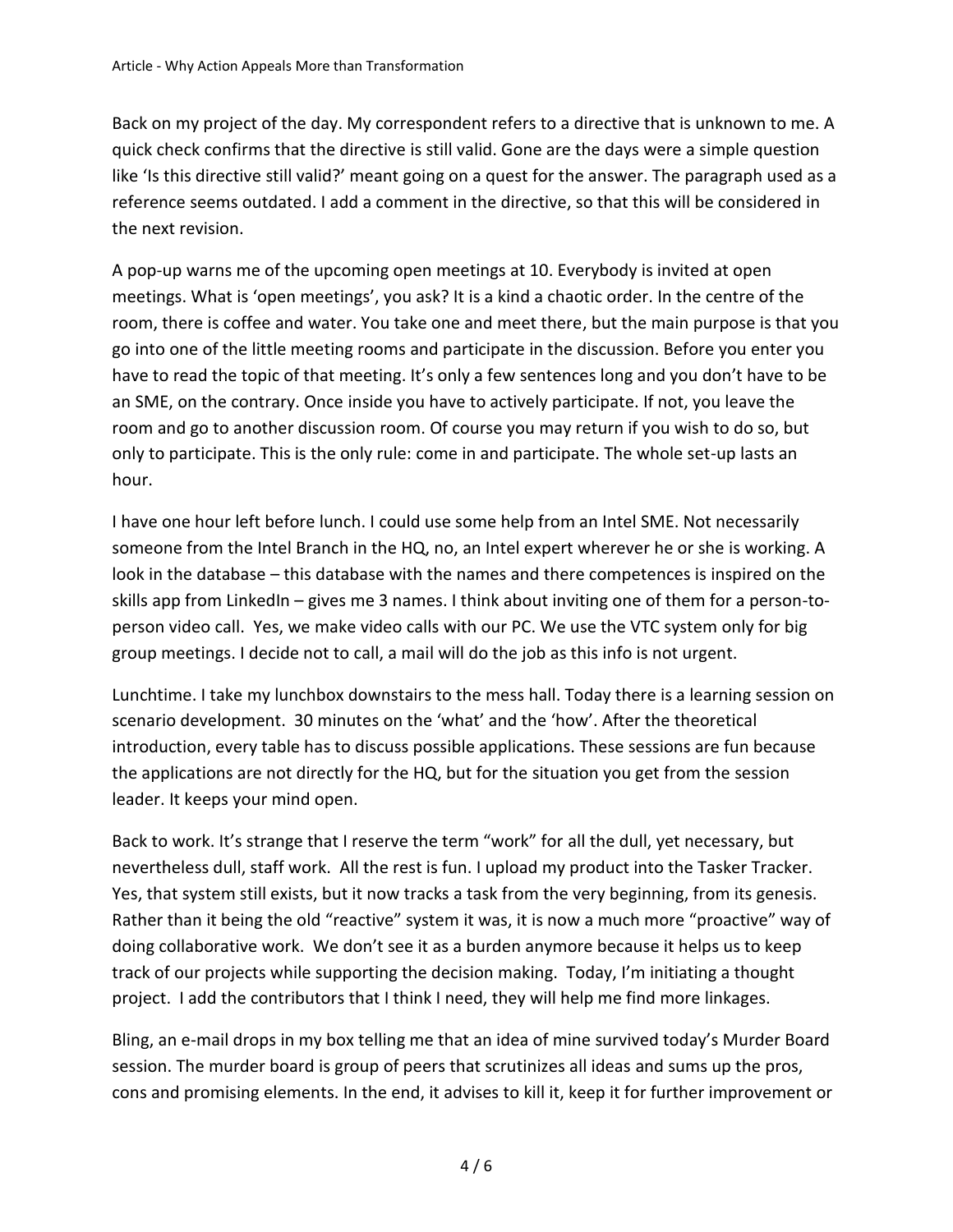push it up the command chain. Its verdict is 'most promising', meaning I have work on some cons before introducing it again. This method may look harsh, but the feedback is very useful and it promotes the creativity in the HQ by installing a forum for ideas.

Although we know that good ideas come from quantity (Edison 'invented' the light bulb after 5000 times learning how not to do it) combined with unbiased, honest feedback; it always feels great to get acceptance of one's ideas. Understanding that failure is the natural selection to breed the best of ideas and the base for learning, you're less afraid to introduce an idea or an improvement. It does not have to be 'the one', only 'one of the many'. Taking risks is now OK; frustration is replaced by hard work to make it better. But still, it feels good to come up with something that may be realised.

How to spot problems? Just keep your eyes open and you'll find them, or have a look at on the intranet. On the 'issue page' you'll find topics to think about. You can post issues yourself or you can make suggestions to solve them. If you collect enough likes, eventually after some adjustments, you can introduce your idea to the murder board. It's that simple.

Next, a meeting within JFT. Our proposal for a change in the E&T domain is in its last phase. Before sending it out we play 'MC'. A few, newly arrived officers play 'nations' when the custodian formulates the change. Then the 'nations' react on that. This 'customer' interaction play provides insight and makes it possible to increase the chances of acceptance. It's harsh, but fun.

It is not because we already invested a lot of work in it, that we do not stay critical. 'Look at what we already have done' is no excuse to try better. But, we don't forget that sometimes 80% is just fine as long as we have a way to improve it. Spiral development: a clear vision combined with a flexible and adaptable approach.

The 'nations' didn't buy in, at least not into everything that is. There is some more explaining to do, but it is going well.

A last look at the mailbox. Nothing urgent. I consult my reader and pull up one of the e-books from ACT's professional reading list, "Thinkertoys"- a brainstorming and problem-solving book that helps you to look at problems differently. A new thought is formed about how I might move forward on a 'sticky' issue.

I look at my watch and decide to call it a day. As I walk out the building my brain is still busy searching for ideas. When I hit the HOV lane, the processing descends to a subconscious level. Maybe tomorrow an idea will bubble up out of the blue, but for now I'm thinking on how to improve the mouse trap car of my son's science project. Once submersed in a culture of